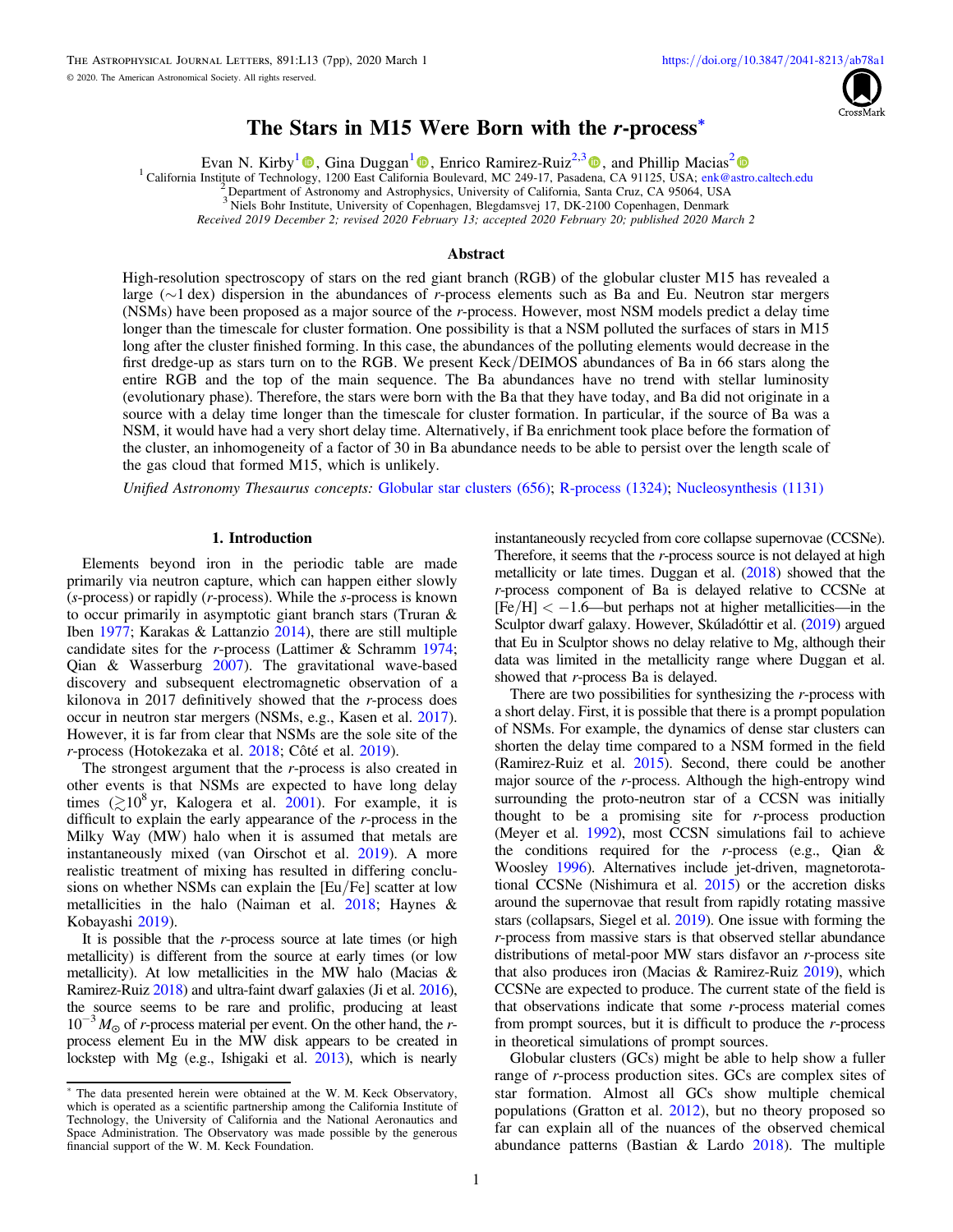populations in GCs are most evident in light elements, such as O and Na, but a small number of GCs possibly shows variations in neutron-capture elements (Roederer [2011](#page-6-0)). However, the evidence of a dispersion in some clusters has been called into question (Cohen [2011](#page-6-0)). The only incontrovertible example of this phenomenon is M15, which shows ∼1 dex scatter in Ba, Eu, and other heavy elements (Sneden et al. [1997,](#page-6-0) [2000](#page-6-0); Sobeck et al. [2011;](#page-6-0) Worley et al. [2013](#page-6-0)). The neutron-capture abundance pattern in nearly all GCs, including M15, is dominated by the r-process (e.g., Sneden et al.  $2000$ ).<sup>4</sup> Therefore, some phenomenon must be able to pollute M15 inhomogeneously with the r-process. The inhomogeneity arises from a different source from the light elements because there is no correlation between the abundance variations in the light and neutron-capture elements in M15 or any other GC (Roederer [2011](#page-6-0)).

In this Letter, we investigate the possibility that the  $r$ -process in M15 was created by an NSM. Specifically, we consider an NSM with a "standard" delay time  $(>10^8 \text{ yr})$ , much longer than the timescale of the formation of the cluster ( $\sim 10^7$  yr). In this scenario, after the ejecta of the NSM sweeps up enough mass to cool (Montes et al. [2016](#page-6-0)), it would pollute already-formed stars via Bondi accretion. This scenario explains the star-to-star scatter in neutron-capture abundances because stars nearest to the NSM would have received the highest degree of pollution (see Tsujimoto & Shigeyama  $2014$ ). The amount of *r*-process material in M15 is about the amount that a single NSM is expected to generate, which allows this scenario to be viable as long as most of the material is retained in the cluster. From the observed Eu abundances (Worley et al. [2013](#page-6-0)), we estimate that the stars in M15 contain about  $8 \times 10^{-6} M_{\odot}$  of Eu, compared to  $(3-15) \times 10^{-6} M_{\odot}$  generated by a single NSM (e.g., GW170817, Côté et al. [2018](#page-6-0)). The hypothesis predicts depletion of neutron-capture elements as stars ascend the red giant branch (RGB). We test this prediction with measurements of Ba abundances in M15 from the main sequence to the tip of the RGB.

#### 2. Observations and Abundance Measurements

We observed a single slitmask with DEIMOS on the Keck II telescope on 2017 September 15. The slitmask, called 7078l1, was the same as that observed by Kirby et al. ([2016](#page-6-0)). We used BVRI photometry from Stetson ([1994](#page-6-0)). We chose targets from the RGB and main sequence turn-off (MSTO). The selection was performed by drawing a polygon around the locus of stars in the color–magnitude diagram (CMD). The width of the polygon was about 0.7 mag in  $B - V$ color, which is wide enough to include effectively 100% of candidate member stars.

We used the 1200B diffraction grating at a central wavelength of 5500 Å. The approximate spectral range was 3900–4500 Å with a resolution of  $\Delta \lambda = 1.1$  Å. We obtained 13 exposures of 20 minutes each for a total exposure time of 4.3 hr. The seeing was  $0\rlap.{''}6$ , and the transparency was good. We reduced the spectra with spec2d (Cooper et al. [2012](#page-6-0); Newman et al. [2013](#page-6-0)), including our own modifications for the wavelength solution for the 1200B grating (see de los Reyes et al. [2020](#page-6-0)).

Kirby et al. ([2016](#page-6-0)) previously measured radial velocities, effective temperatures  $(T_{\text{eff}})$ , and metallicities ([Fe/H]) for the stars on this slitmask using DEIMOS's 1200G diffraction grating. We used their membership determination, which enforced that members have radial velocities and metallicities within three standard deviations of their respective cluster means. We discarded the spectra of known non-members.

We measured Ba abundances using the procedure of Duggan et al. ([2018](#page-6-0)). They constructed a grid of synthetic spectra over a range of  $T_{\text{eff}}$ , surface gravity (log *g*), [Fe/H], and Ba abundance. The spectra were computed with MOOG (Sneden et al. [2012](#page-6-0)). The grid is searched for the Ba abundance that minimizes  $\chi^2$  between the grid and the observed spectrum. Some parameters ( $T_{\text{eff}}$  and log g) were fixed at their previously determined values (Kirby et al. [2016](#page-6-0)). However, we enforced that [Fe/H] and [ $\alpha$ /Fe] were the same for each star. In other words, we assumed that the intrinsic dispersion of these abundances in the cluster is essentially zero. The values were fixed at the median of the values determined by Kirby et al. ([2016](#page-6-0)) for the stars in our present sample ( $[Fe/H] = -2.46$ and  $\left[\alpha/\text{Fe}\right] = 0.30$ .<sup>5</sup>

The uncertainties on the Ba abundances are a combination of random uncertainty, which results from spectral noise, and systematic error, which results from a variety of sources, including imperfections in the spectral models. The systematic error of 0.1 dex was determined by Duggan et al. ([2018](#page-6-0)). It is added in quadrature with the random uncertainty. As a result, 0.1 dex is the minimum error that we quote.

In some cases, we could not measure Ba abundances with uncertainties less than 0.5 dex. We treat these cases as upper limits. We quote the 90% C.L. upper limit by finding the Ba abundance that bounds 90% of the probability distribution. In some other cases, we were not even able to estimate an upper limit, due to excessive noise or anomalies in the spectra that affected the Ba lines. Table [1](#page-2-0) gives the Ba abundances for all the M15 member stars in our sample. The table includes Ba measurements, upper limits, and non-measurements. The sample includes 96 stars, comprising 66 Ba abundance measurements, 15 upper limits, and 15 stars for which we were not able to measure Ba abundance or estimate an upper limit.

We used the local thermodynamic equilibrium (LTE) approximation in the spectral models and the atmospheres used to generate them. Some lines of Ba are subject to non-LTE corrections. Duggan et al. ([2018](#page-6-0)) investigated the magnitude of the corrections (based on the work of Andrievsky et al. [2009](#page-6-0)) for 12 stars observed with DEIMOS over the ranges  $3747 \text{ K} < T_{\text{eff}} < 5075 \text{ K}$  and  $0.21 < \log g < 2.00$ . The corrections to [Ba/Fe] ranged from  $-0.16$  to  $+0.15$ . The more recent work of Eitner et al. ([2019](#page-6-0)) found typical corrections of −0.2 for red giants. While these corrections would be important for some applications, we use our sample to look for changes in [Ba/Fe] greater than 1 dex (see Section [3](#page-3-0)). Therefore, our main conclusion is not affected by our approximation of LTE.

Figure [1](#page-4-0) shows the DEIMOS spectra of four stars at different phases of evolution, from the main sequence to the tip of the RGB. The stars in the figure span a range

<sup>&</sup>lt;sup>4</sup> The major exception is Omega Centauri, which is either a GC or the nucleus of an accreted dwarf galaxy (Majewski et al. [2000](#page-6-0)). It has a large dispersion in [Ba/H], but the Ba seems to have been created in the s-process rather than the r-process (Smith et al. [2000](#page-6-0)).

 $\overline{5}$  We also measured Ba abundances using [Fe/H] and [ $\alpha$ /Fe] determined for each star. The mean Ba abundance decreased by 0.01 dex, and the standard deviation between the two methods was 0.08 dex. We conclude that both methods yield essentially identical results.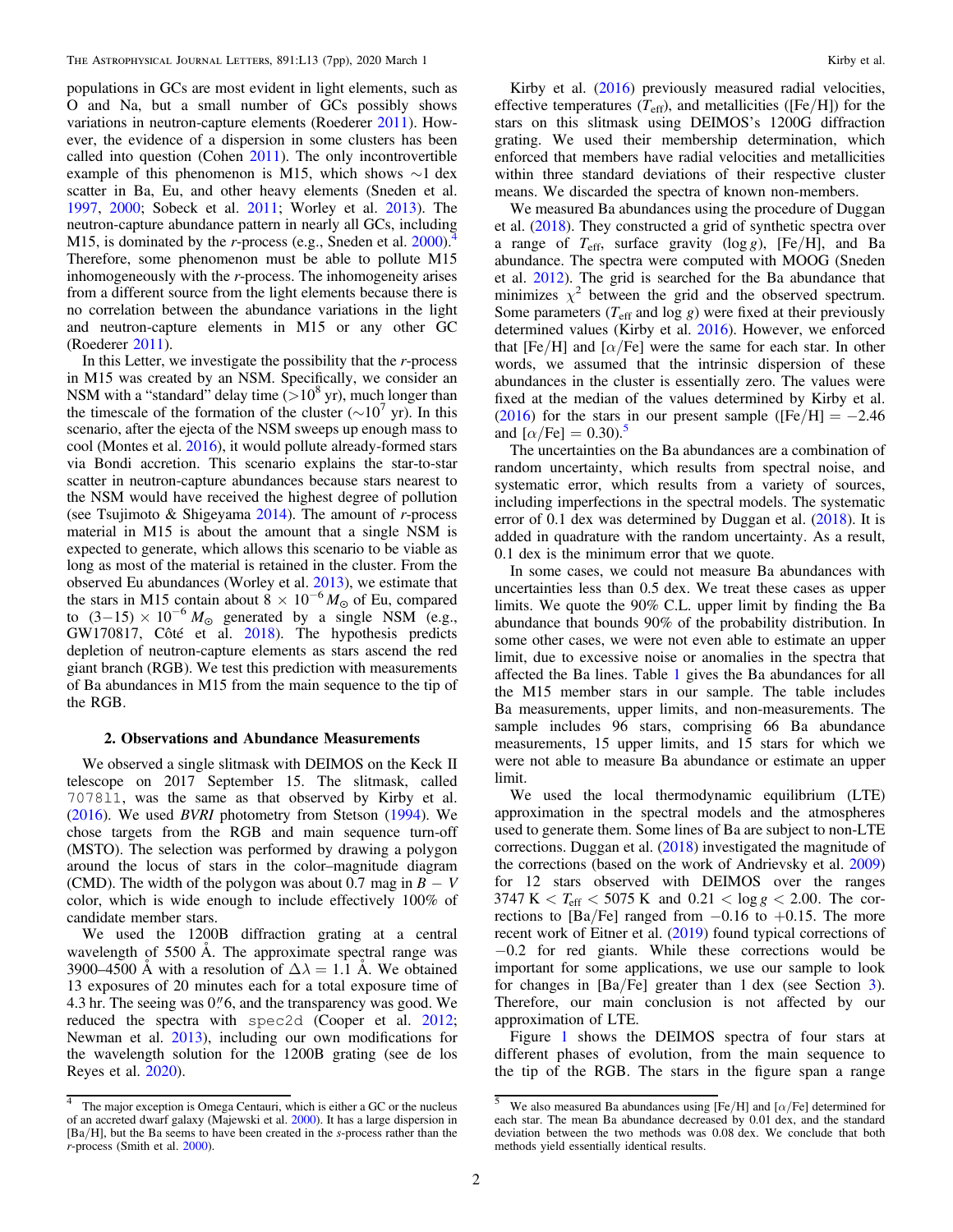Table 1 Barium Abundances in M15

<span id="page-2-0"></span>

| Star           | R.A.<br>(J2000)            | Decl.<br>(J2000)             | $M_{V,0}$<br>(mag) | $(B - V)_{0}$<br>(mag) | $v_{\text{helio}}$<br>$(km s^{-1})$  | $T_{\rm eff}$<br>(K) | $\frac{\log g}{(\text{cm s}^{-2})}$ | [Ba/H]                               |
|----------------|----------------------------|------------------------------|--------------------|------------------------|--------------------------------------|----------------------|-------------------------------------|--------------------------------------|
| 41376          | 21 29 59.34                | $+120911.9$                  | $-2.87$            | 1.26                   | $-98.9 \pm 2.1$                      | 4231                 | 0.68                                | $-2.42 \pm 0.12$                     |
| 40809          | 21 29 59.17                | $+12$ 10 16.0                | $-2.56$            | 1.15                   | $-109.1 \pm 2.1$                     | 4790                 | 1.04                                | $-2.14 \pm 0.13$                     |
| 36569          | 21 29 57.94                | $+12$ 10 17.0                | $-2.44$            | 1.02                   | $-119.5 \pm 2.1$                     | 4409                 | 0.86                                | $-1.95 \pm 0.13$                     |
| 31227          | 21 29 56.32                | $+120954.8$                  | $-2.24$            | 1.06                   | $-97.9 \pm 2.1$                      | 4470                 | 1.06                                | $-2.18 \pm 0.12$                     |
| 38742          | 21 29 58.55                | $+120949.8$                  | $-2.13$            | 1.21                   | $-105.1 \pm 2.1$                     | 5176                 | 1.10                                | $-2.98 \pm 0.13$                     |
| 36913          | 21 29 58.04                | $+120958.3$                  | $-1.85$            | 0.77                   | $-88.1 \pm 2.1$                      | 4750                 | 1.50                                | .                                    |
| 41670          | 21 29 59.43                | $+12$ 10 11.7                | $-1.85$            | 0.91                   | $-103.8 \pm 2.1$                     | 4832                 | 1.40                                | $-2.19 \pm 0.13$                     |
| 60808          | 21 30 15.67                | $+120823.3$                  | $-1.62$            | 0.90                   | $-110.2 \pm 2.1$                     | 4722                 | 1.46                                | $-2.32 \pm 0.13$                     |
| 43593          | 21 30 00.05                | $+120918.6$                  | $-1.49$            | 0.80                   | $-111.6 \pm 2.1$                     | 4958                 | 1.61                                | $-1.76 \pm 0.13$                     |
| 54055          | 21 30 06.97                | $+120746.8$                  | $-1.48$            | 0.72                   | $-112.7 \pm 2.1$                     | 5159                 | 1.64                                | .                                    |
| 16135          | 21 29 43.55                | $+12$ 10 03.7                | $-1.33$            | 0.79                   | $-101.3 \pm 2.1$                     | 4986                 | 1.63                                | $-1.69 \pm 0.12$                     |
| 33889          | 21 29 57.17                | $+120942.6$                  | $-1.20$            | 0.86                   | $-128.9 \pm 2.1$                     | 4820                 | 1.72                                | $-2.25 \pm 0.12$                     |
| 59959          | 21 30 14.28                | $+120923.8$                  | $-1.12$            | 0.82                   | $-105.5 \pm 2.1$                     | 4771                 | 1.70                                | $-2.16 \pm 0.13$                     |
| 48120          | 21 30 01.83                | $+120949.2$                  | $-1.06$            | 0.75                   | $-113.8 \pm 2.1$                     | 4741                 | 1.65                                | $-2.13 \pm 0.13$                     |
| 44027          | 21 30 00.19                | $+120956.2$                  | $-1.02$            | 0.80                   | $-110.7 \pm 2.1$                     | 4963                 | 1.77                                | $-2.47 \pm 0.12$                     |
| 55914          | 21 30 08.96                | $+120849.3$                  | $-1.00$            | 0.79                   | $-118.4 \pm 2.1$                     | 4850                 | 1.76                                | $-2.16 \pm 0.13$                     |
| 49483          | 21 30 02.77                | $+12$ 10 38.4                | $-0.97$            | 0.66                   | $-115.0 \pm 2.1$                     | 5217                 | 1.93                                | $-1.74 \pm 0.13$                     |
| 45688          | 21 30 00.76                | $+120951.9$                  | $-0.96$            | 0.79                   | $-94.6 \pm 2.1$                      | 4901                 | 1.78                                | $-2.26 \pm 0.12$                     |
| 51057          | 21 30 04.02                | $+120858.1$                  | $-0.87$            | 0.79                   | $-109.5 \pm 2.1$                     | 4846                 | 1.85                                | $-2.42 \pm 0.14$                     |
| 47982          | 21 30 01.75                | $+12$ 10 18.7                | $-0.83$            | 0.79                   | $-113.8 \pm 2.1$                     | 4957                 | 1.89                                | $-1.99 \pm 0.13$                     |
| 49428          | 21 30 02.74                | $+120900.5$                  | $-0.80$            | 0.73                   | $-114.7 \pm 2.1$                     | 4716                 | 1.84                                | $-2.41 \pm 0.15$                     |
| 32206          | 21 29 56.66                | $+120952.0$                  | $-0.63$            | 0.59                   | $-97.5 \pm 2.1$                      | 5541                 | 2.08                                | $-2.54 \pm 0.12$                     |
| 54512          | 21 30 07.50                | $+12$ 10 11.8                | $-0.56$            | 0.72                   | $-111.7 \pm 2.1$                     | 4964                 | 2.06                                | $-2.61 \pm 0.13$                     |
| 34335          | 21 29 57.30                | $+12$ 10 19.4                | $-0.53$            | 0.69                   | $-121.2 \pm 2.1$                     | 4999                 | 2.00                                | $-2.29 \pm 0.13$                     |
| 46494          | 21 30 01.06                | $+120951.3$                  | $-0.47$            | 0.78                   | $-114.8 \pm 2.1$                     | 4938                 | 1.98                                | $-2.62 \pm 0.12$                     |
| 29005          | 21 29 55.28                | $+120943.9$                  | $-0.45$            | 0.73                   | $-103.3 \pm 2.1$                     | 4871                 | 2.00                                | $-2.42\,\pm\,0.12$                   |
| 42594          | 21 29 59.73                | $+12$ 10 10.1                | $-0.43$            | 0.74                   | $-105.5 \pm 2.1$                     | 5020                 | 2.00                                | $-2.29 \pm 0.14$                     |
| 50124          | 21 30 03.27                | $+12$ 10 11.1                | $-0.37$            | 0.74                   | $-113.1 \pm 2.1$                     | 4982                 | 2.10                                | $-1.65 \pm 0.13$                     |
| 57863          | 21 30 11.27                | $+12$ 10 15.0                | $-0.33$            | 0.83                   | $-100.4 \pm 2.1$                     | 4842                 | 2.13                                | $-1.86 \pm 0.13$                     |
| 52787          | 21 30 05.58                | $+120705.5$                  | $-0.27$            | 0.72                   | $-112.3 \pm 2.1$                     | 5088                 | 2.11                                | $-2.37 \pm 0.12$                     |
| 37854          | 21 29 58.30                | $+120954.1$                  | $-0.27$            | 0.62                   | $-113.2 \pm 2.1$                     | 4963                 | 2.09                                | $-2.25 \pm 0.14$                     |
| 28721          | 21 29 55.13                | $+12$ 10 22.8                | $+0.11$            | 0.27                   | $-92.1 \pm 2.2$                      | 6427                 | 2.65                                | $-2.86 \pm 0.24$                     |
| 52771          | 21 30 05.57                | $+120833.0$                  | $+0.47$            | 0.69                   | $-109.0 \pm 2.1$                     | 5197                 | 2.48                                | $-1.74 \pm 0.13$                     |
| 55135          | 21 30 08.16                | $+12$ 08 54.3                | $+0.66$            | 0.62                   | $-106.2 \pm 2.1$                     | 5173                 | 2.58                                | $-2.11 \pm 0.12$                     |
| 22822          | 21 29 50.80                | $+120951.9$                  | $+0.81$            | 0.61                   | $-102.7 \pm 2.1$                     | 5219                 | 2.60                                | $-2.38 \pm 0.14$                     |
| 55541          | 21 30 08.54                | $+120843.4$                  | $+1.22$            | 0.55                   | $-105.0 \pm 2.1$                     | 5391                 | 2.88                                | $-1.92 \pm 0.14$                     |
| 54237          | 21 30 07.18                | $+120838.6$                  | $+1.33$            | 0.59                   | $-115.9 \pm 2.1$                     | 5352                 | 2.89                                | $-2.04 \pm 0.13$                     |
| 17122          | 21 29 44.89                | $+120921.1$                  | $+1.39$            | 0.58                   | $-106.6 \pm 2.1$                     | 5249                 | 2.87                                | $-2.71 \pm 0.13$                     |
| 56979          | 21 30 10.17                | $+120914.6$                  | $+1.42$            | 0.60                   | $-117.6 \pm 2.1$                     | 5336                 | 2.94                                | $-2.36 \pm 0.13$                     |
| 61191          | 21 30 16.32                | $+120805.9$                  | $+1.44$            | 0.58                   | $-116.2 \pm 2.1$                     | 5471                 | 2.98                                | $-2.01 \pm 0.14$                     |
| 57312          | 21 30 10.57                | $+12$ 10 27.3                | $+1.49$            | 0.63                   | $-117.5 \pm 2.1$                     | 5175                 | 3.00                                | $-1.97 \pm 0.14$                     |
| 15681          | 21 29 42.91                | $+12$ 10 57.3                | $+1.63$            | 0.60                   | $-105.0 \pm 2.1$                     | 5275                 | 3.02                                | $-1.99 \pm 0.13$                     |
| 56947          | 21 30 10.14                | $+120712.2$                  | $+1.82$            | 0.59                   | $-108.4 \pm 2.2$                     | 5492                 | 3.13                                | $-2.30 \pm 0.20$                     |
| 8920           | 21 29 28.21                | $+12$ 10 15.6                | $+1.93$            | 0.57                   | $-110.7 \pm 2.2$                     | 5428                 | 3.22                                | $-2.60 \pm 0.18$                     |
| 61776          | 21 30 17.39                | $+12$ 08 17.1                | $+2.08$            | 0.59                   | $-113.0 \pm 2.5$                     | 5524                 | 3.23                                | $-2.35 \pm 0.16$                     |
| 50825          | 21 30 03.82                | $+120958.2$                  | $+2.15$            | 0.65                   | $-106.5 \pm 2.2$                     | 5349                 | 3.20                                | $-2.21 \pm 0.23$                     |
| 61068          | 21 30 16.10                | $+120814.6$                  | $+2.17$            | 0.48                   | $-115.9 \pm 2.2$                     | 5464                 | 3.35                                | $-1.68 \pm 0.17$                     |
| 59374          | 21 30 13.38                | $+120845.2$                  | $+2.19$            | 0.61                   | $-106.9 \pm 2.2$                     | 5400                 | 3.32                                | $-2.07 \pm 0.15$                     |
| 56251          | 21 30 09.34                | $+120643.3$                  | $+2.19$            | 0.56                   | $-115.8 \pm 2.2$                     | 5431                 | 3.25                                | $-2.75 \pm 0.18$                     |
| 31125          | 21 29 56.28                | $+12$ 10 16.8                | $+2.20$            | 0.67                   | $-111.1 \pm 2.1$                     | 4549                 | 3.62                                | $-1.56 \pm 0.12$                     |
| 58363          | 21 30 11.91                | $+120710.7$                  | $+2.20$            | 0.51                   | $-114.8 \pm 2.2$                     | 5562                 | 3.35                                | $-2.25 \pm 0.16$                     |
| 11998          | 21 29 36.32                | $+120823.6$                  | $+2.32$            | 0.56                   | $-113.6 \pm 2.2$                     | 5621                 | 3.36                                | $-2.71 \pm 0.18$                     |
| 59071<br>62219 | 21 30 12.95                | $+120946.5$                  | $+2.34$            | 0.54                   | $-108.0 \pm 2.3$<br>$-108.5 \pm 2.3$ | 5519                 | 3.40                                | $-1.64 \pm 0.16$<br>$-2.11 \pm 0.22$ |
| 6374           | 21 30 18.20                | $+120724.8$                  | $+2.41$<br>$+2.77$ | 0.49                   |                                      | 5711                 | 3.43                                |                                      |
|                | 21 29 17.88                | $+12$ 10 39.9                |                    | 0.50                   | $-103.5 \pm 4.9$                     | 6042                 | 3.67                                | $-2.33 \pm 0.26$                     |
| 7175           | 21 29 21.57                | $+12$ 10 20.8                | $+2.80$            | 0.50                   | $-108.7 \pm 2.4$                     | 5896                 | 3.66                                | $-2.08 \pm 0.21$                     |
| 58890          | 21 30 12.65                | $+120641.7$                  | $+2.84$            | 0.46                   | $-116.9 \pm 2.4$                     | 5813                 | 3.62                                | $-2.95 \pm 0.45$                     |
| 23303          | 21 29 51.28                | $+120850.3$                  | $+3.00$            | 0.44                   | $-102.7 \pm 2.3$                     | 6098                 | 3.83                                | $-2.36 \pm 0.25$<br>$\ldots$         |
| 62661<br>18956 | 21 30 19.09                | $+120748.3$                  | $+3.12$            | 0.34                   | $-105.1 \pm 2.9$                     | 6169                 | 3.90                                | $-2.51 \pm 0.26$                     |
| 26974          | 21 29 47.04<br>21 29 54.04 | $+120948.6$<br>$+12$ 10 33.2 | $+3.14$<br>$+3.16$ | 0.35<br>0.51           | $-109.7 \pm 2.7$<br>$-100.4 \pm 2.9$ | 6162<br>6101         | 3.89<br>3.91                        | $-1.81\,\pm\,0.30$                   |
| 57247          | 21 30 10.48                | $+120709.8$                  | $+3.17$            | 0.42                   | $-119.8 \pm 3.1$                     | 6292                 | 3.97                                | $<-1.44$                             |
| 17384          | 21 29 45.18                | $+120854.6$                  | $+3.18$            | 0.40                   | $-101.5 \pm 2.5$                     | 6373                 | 3.99                                | $<-0.69$                             |
|                |                            |                              |                    |                        |                                      |                      |                                     |                                      |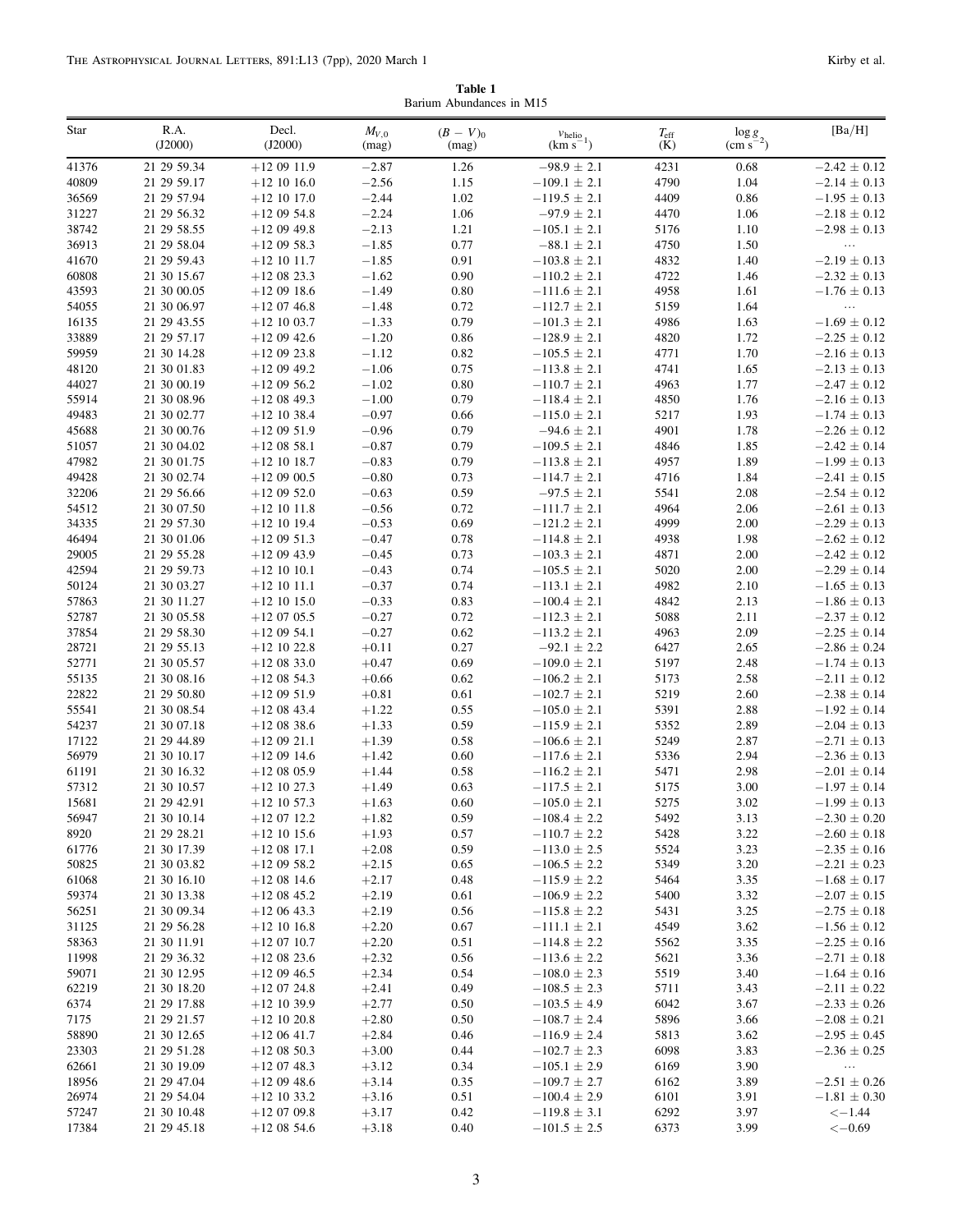| Table 1     |  |
|-------------|--|
| (Continued) |  |

<span id="page-3-0"></span>

| Star  | R.A.<br>(J2000) | Decl.<br>(J2000) | $M_{V,0}$<br>(mag) | $(B - V)_{0}$<br>(mag) | $\frac{v_{\text{helio}}}{(\text{km s}^{-1})}$ | $T_{\rm eff}$<br>(K) | $\frac{\log g}{(\text{cm s}^{-2})}$ | [Ba/H]           |
|-------|-----------------|------------------|--------------------|------------------------|-----------------------------------------------|----------------------|-------------------------------------|------------------|
| 28844 | 21 29 55.20     | $+12$ 10 53.9    | $+3.22$            | 0.38                   | $-108.6 \pm 2.9$                              | 6439                 | 4.06                                | $<-0.42$         |
| 18422 | 21 29 46.41     | $+120946.4$      | $+3.25$            | 0.34                   | $-103.7 \pm 2.5$                              | 6213                 | 3.93                                | $-2.36 \pm 0.30$ |
| 22363 | 21 29 50.36     | $+12$ 10 30.8    | $+3.35$            | 0.33                   | $-104.6 \pm 8.4$                              | 6263                 | 4.01                                | $-1.72 \pm 0.46$ |
| 12573 | 21 29 37.50     | $+12$ 08 13.7    | $+3.46$            | 0.35                   | $-115.3 \pm 3.7$                              | 6258                 | 4.13                                |                  |
| 18685 | 21 29 46.73     | $+12$ 10 38.1    | $+3.61$            | 0.30                   | $-109.6 \pm 5.5$                              | 6173                 | 4.07                                | $-2.46 \pm 0.37$ |
| 16142 | 21 29 43.56     | $+120847.3$      | $+3.69$            | 0.33                   | $-106.8 \pm 3.5$                              | 6557                 | 4.29                                | $<-1.66$         |
| 27877 | 21 29 54.65     | $+12$ 10 58.7    | $+3.69$            | 0.55                   | $-100.5 \pm 4.6$                              | 5875                 | 4.05                                | $< +0.30$        |
| 16177 | 21 29 43.61     | $+120917.1$      | $+3.84$            | 0.39                   | $-119.4 \pm 3.7$                              | 6093                 | 4.17                                | $-1.92 \pm 0.36$ |
| 8227  | 21 29 25.80     | $+12$ 11 45.7    | $+3.94$            | 0.39                   | $-113.3 \pm 3.4$                              | 6709                 | 4.38                                | $-1.80 \pm 0.37$ |
| 12919 | 21 29 38.18     | $+12$ 10 32.8    | $+3.95$            | 0.35                   | $-100.3 \pm 4.3$                              | 6536                 | 4.28                                | $<-1.07$         |
| 12699 | 21 29 37.77     | $+120902.4$      | $+3.95$            | 0.38                   | $-108.3 \pm 3.5$                              | 6791                 | 4.38                                | $-1.71 \pm 0.38$ |
| 22494 | 21 29 50.47     | $+12$ 08 59.0    | $+4.01$            | 0.19                   | $-99.3 \pm 5.0$                               | 5962                 | 4.20                                | $\ldots$         |
| 7834  | 21 29 24.29     | $+12$ 12 10.4    | $+4.05$            | 0.42                   | $-115.3 \pm 7.1$                              | 6575                 | 4.34                                | $\cdots$         |
| 7517  | 21 29 23.04     | $+12$ 10 54.4    | $+4.06$            | 0.42                   | $-109.1 \pm 6.5$                              | 6705                 | 4.40                                | $<-1.16$         |
| 8868  | 21 29 28.04     | $+12$ 11 46.2    | $+4.06$            | 0.45                   | $-104.7 \pm 5.0$                              | 6663                 | 4.43                                | $\ldots$         |
| 10721 | 21 29 33.37     | $+120804.5$      | $+4.11$            | 0.67                   | $-97.9 \pm 6.2$                               | 5010                 | 3.97                                | $<-2.04$         |
| 25082 | 21 29 52.72     | $+12$ 07 52.8    | $+4.13$            | 0.48                   | $-114.6 \pm 3.0$                              | 6560                 | 4.37                                | $<-1.36$         |
| 8917  | 21 29 28.20     | $+12$ 08 17.2    | $+4.17$            | 0.55                   | $-105.4 \pm 9.2$                              | 6368                 | 4.42                                | $<-1.30$         |
| 9864  | 21 29 31 05     | $+120901.0$      | $+4.19$            | 0.41                   | $-113.2 \pm 4.0$                              | 6323                 | 4.36                                | $<-1.48$         |
| 7436  | 21 29 22.71     | $+120900.6$      | $+4.23$            | 0.34                   | $-119.0 \pm 29.7$                             | 6541                 | 4.41                                | $-1.78 \pm 0.46$ |
| 8447  | 21 29 26.60     | $+12$ 11 46.1    | $+4.32$            | 0.38                   | $-114.5 \pm 7.0$                              | 6496                 | 4.41                                | $-1.80 \pm 0.45$ |
| 24115 | 21 29 51.97     | $+12$ 10 13.2    | $+4.32$            | 0.54                   | $-97.4 \pm 5.5$                               | 6113                 | 4.36                                | $<-1.01$         |
| 7357  | 21 29 22.35     | $+12$ 10 59.0    | $+4.34$            | 0.46                   | $-106.5 \pm 16.7$                             | 5825                 | 4.30                                | $\ldots$         |
| 10442 | 21 29 32.61     | $+120847.1$      | $+4.34$            | 0.42                   | $-104.6 \pm 3.9$                              | 6495                 | 4.50                                | .                |
| 18985 | 21 29 47.07     | $+12$ 10 16.2    | $+4.37$            | 0.27                   | $-110.7 \pm 7.2$                              | 6120                 | 4.35                                | .                |
| 14221 | 21 29 40.57     | $+120952.3$      | $+4.38$            | 0.46                   | $-104.9 \pm 8.9$                              | 6490                 | 4.44                                | $<-1.18$         |
| 25509 | 21 29 53.03     | $+120959.7$      | $+4.48$            | 0.58                   | $-100.4 \pm 3.7$                              | 6186                 | 4.49                                | $\ldots$         |
| 11536 | 21 29 35.30     | $+12$ 08 17.2    | $+4.57$            | 0.47                   | $-86.5 \pm 11.2$                              | 6155                 | 4.44                                | $<-0.08$         |
| 24624 | 21 29 52.37     | $+12$ 08 39.7    | $+4.70$            | 0.62                   | $-86.5 \pm 16.3$                              | 4750                 | 1.50                                | $\ldots$         |
| 15876 | 21 29 43.20     | $+12$ 10 25.4    | $+4.79$            | 0.46                   | $-100.6 \pm 9.3$                              | 6249                 | 4.50                                | $<-0.85$         |
| 8895  | 21 29 28.14     | $+12$ 11 18.0    | $+4.80$            | 0.45                   | $-117.2 \pm 24.0$                             | 5537                 | 4.40                                | $\ldots$         |
| 14649 | 21 29 41.31     | $+120935.4$      | $+4.99$            | 0.47                   | $-104.2 \pm 6.7$                              | 6193                 | 4.57                                | $\cdots$         |
| 11125 | 21 29 34.34     | $+12$ 10 44.6    | $+5.10$            | 0.51                   | $-88.0 \pm 16.4$                              | 5145                 | 4.34                                | $\cdots$         |
|       |                 |                  |                    |                        |                                               |                      |                                     |                  |

Note. Photometry from Stetson ([1994](#page-6-0)).

of 6.6 mag in the V-band. The corresponding range of spectral quality is apparent. The figure demonstrates how well the synthetic spectra fit the observed spectra. It also shows the response of the spectra to a change in Ba abundance of  $\pm 0.3$  dex. The individual Ba absorption lines in the fainter stars are at the edge of detectability. However, the spectral synthesis technique uses all of the information from five Ba lines (two of which are not shown in Figure [1](#page-4-0)) simultaneously. Thus, detections of individual lines are not a requirement for measuring abundances.

### 3. Mixing on the RGB

Low-mass stars, such as those in M15, experience mixing events as they evolve off the main sequence (see the review by Karakas & Lattanzio [2014](#page-6-0)). The first mixing episode is the first dredge-up (FDU), which occurs after the core is exhausted of hydrogen. The resulting contraction of the core drives the star to expand and its convective envelope to deepen. The FDU brings products of hydrogen burning  $(e.g., <sup>13</sup>C)$  to the surface. It also submerges and dilutes species that are only present on the stellar surface. The quintessential example of dilution at the FDU is  ${}^{7}$ Li. Because  ${}^{7}$ Li burns at a low temperature, it exists only in the outer layers of the star. The FDU dilutes the surface abundance as Li-poor material is dredged up to the surface.

The second mixing episode occurs at the luminosity function bump in the RGB. The convective envelope retreats in mass coordinate when the star is about halfway up the RGB. The retreating envelope leaves behind a discontinuity in mean molecular weight. As the hydrogen burning shell expands in mass coordinate, it eventually crosses this discontinuity, causing a brief pause in the star's ascent up the RGB. It is here that "extra mixing"—most likely thermohaline mixing (Charbonnel & Zahn [2007](#page-6-0))—has been observed in several species, including C and Li (Gratton et al. [2000](#page-6-0)). The C and Li abundances drop because extra mixing connects the convective envelope to temperatures sufficient to burn  ${}^{12}C$  and  ${}^{7}Li$  through proton capture. This extra mixing is not expected to affect the abundance of Ba.

If an NSM polluted the surfaces of stars in M15 long after they formed, then the surface compositions of the stars would be different from their centers. Mixing at the FDU would dilute the r-process species that originated in the NSM. Therefore, we search for dilution signatures of Ba in M15 at the stellar luminosity that corresponds to the FDU.

To further quantify the observational signature of external pollution, we used Modules for Experimentation in Stellar Astrophysics (MESA; Paxton et al. [2011](#page-6-0)) to simulate the dilution at the FDU of an r-process pollution event. We simulated the post-main-sequence evolution of a  $0.8 M_{\odot}$  star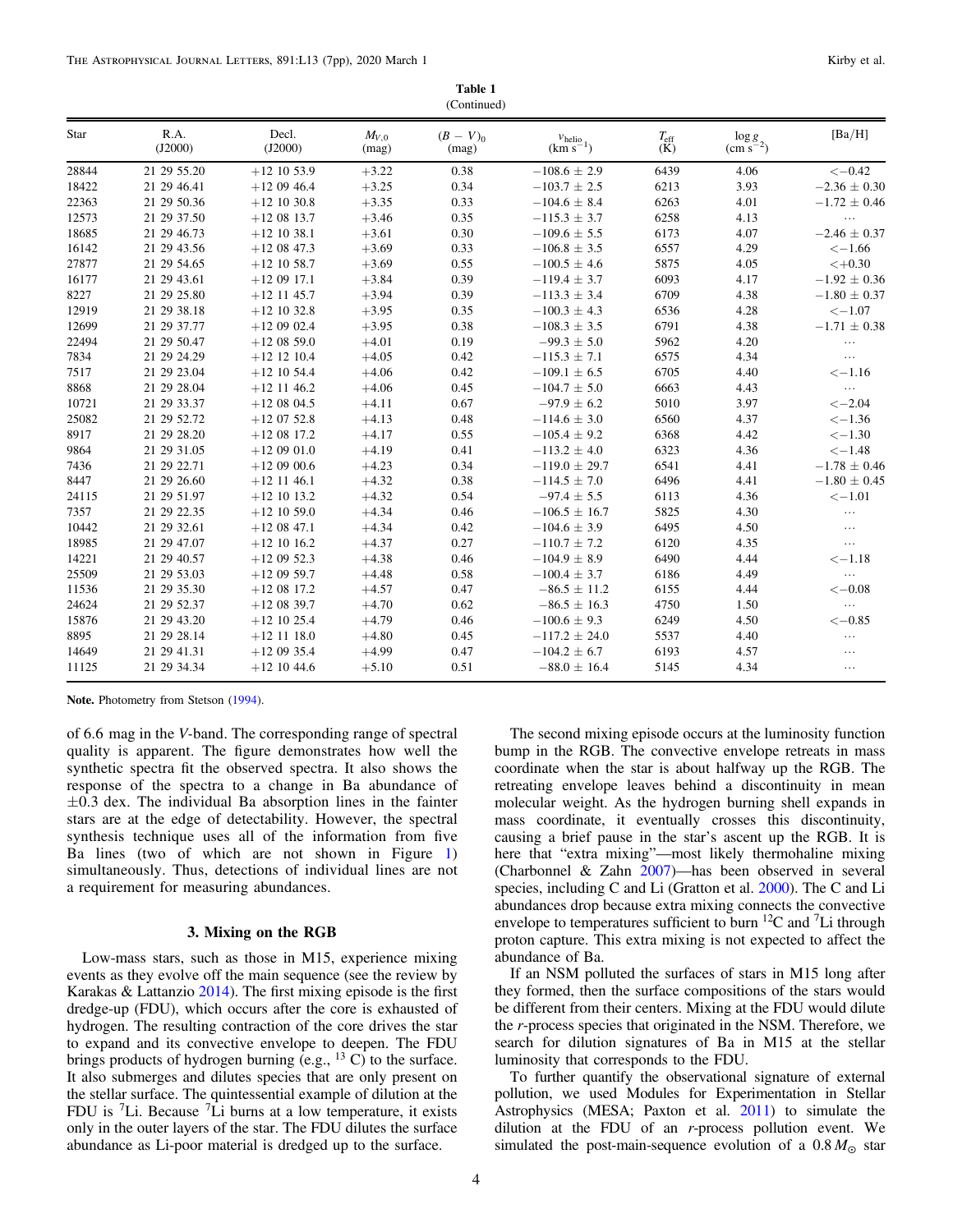<span id="page-4-0"></span>

Figure 1. DEIMOS spectra for stars at various evolutionary stages: (a) tip of the RGB, (b) near the red clump, (c) near the end of the first dredge-up (FDU), and (d) just below the MSTO. Each panel lists the object name, extinctioncorrected absolute V magnitude, and measured Ba abundance. Only small regions around three Ba lines are shown. The full spectral range is much larger, and the analysis uses two other Ba lines not shown here. The best-fitting synthetic spectra are shown in red, and the cyan regions show the response to a change in [Ba/H] of  $\pm 0.3$  dex. The bottom panel shows an example of a 90% C.L. upper limit on Ba abundance, where the cyan region shows the response of the spectrum from changing the Ba abundance from the upper limit to zero.

with  $[Fe/H] = -2$ , roughly corresponding to stars at the MSTO in M15. In the simulation, some r-process material polluted the surface of the star when it was on the main sequence. Convection mixed this material throughout the convective envelope but no deeper. When the star turned off the main sequence, the FDU depleted the surface abundance of <sup>153</sup>Eu by a factor of ∼30, or 1.5 dex. If this scenario is occurring in M15, then we expect to see such a depletion in the abundances of all r-process elements, including our Ba measurements.

# 4. Results

Figure [2](#page-5-0) summarizes our abundance measurements. The central panel shows the positions of our spectroscopic targets in the CMD in terms of absolute magnitude, where we used a distance modulus of  $m - M = 15.40$  (Durrell & Harris [1993](#page-6-0)). The right panel shows Ba abundances as a function of absolute magnitude. Where available, Ba upper limits are shown, but stars without Ba measurements are not indicated. For reference, the left panel shows Li abundance measurements in both M15 (Kirby et al. [2016](#page-6-0)) and NGC 6397 (Lind et al. [2009](#page-6-0)), another metal-poor GC. We use NGC 6397 as a benchmark because its proximity permits exquisite spectroscopy even at the main sequence. The Li measurements in M15 are not of sufficient quality to fully illustrate the mixing episodes. The detections of Li trace the upper envelope of the true underlying Li abundance distribution.

The Ba abundances exhibit the  $\sim$ 1 dex scatter that was already known to exist in M15. However, they show no trend with stellar luminosity. Excluding upper limits, the mean [Ba/H] abundance at luminosities fainter than that expected for the FDU is  $-1.91 \pm 0.15$ , where the mean is weighted by the inverse square of the uncertainties, and the error bar is the standard error of the mean. The mean abundance is  $-2.23 \pm 0.02$  for stars brighter than the RGB bump, and  $-2.13 \pm 0.03$  for stars between the two mixing episodes. The abundances do not show the expected ∼1.5 dex decrease at the FDU. As expected in any scenario, they also do not show a decline at the RGB bump.

The fact that the mean abundance is higher for main sequence stars is almost certainly a result of selection bias. The Ba measurements become less certain at fainter magnitudes, as reflected by the increasing error bars as a function of increasing magnitude in Figure [2](#page-5-0). Furthermore, about half of the Ba abundances below the FDU are upper limits. Therefore, the mean abundance quoted above should also be viewed as an upper limit. We conclude that bias against Ba-poor faint stars causes at least some of the apparent dependence of Ba abundance on luminosity. Regardless, any observed decrease in abundance at the FDU is short of what we expected in the external pollution scenario.

## 5. Discussion

The giants would have lower Ba abundances than main sequence stars in M15 if Ba and other  $r$ -process elements originated in an NSM that occurred long after the cluster finished forming. We did not observe the expected decline in abundance. Therefore, Ba in M15 stars is well-mixed throughout the star. We conclude that the r-process elements in M15 were generated before or during the formation of the cluster. If the enrichment happened before the formation of the cluster, an inhomogeneity of a factor of 30 in r-process abundance needs to persist over the length scale of the protogiant molecular cloud that formed M15. However, such large abundance fluctuations might be difficult to preserve at parsec scales (Montes et al. [2016](#page-6-0)).

This is not the first study to measure the abundances of neutron-capture elements on the main sequence in GCs. Other clusters with measurements of neutron-capture abundances on or near the main sequence include M92 (King et al. [1998](#page-6-0)), M5 (Ramírez & Cohen [2003](#page-6-0)), 47 Tuc, NGC 6397, NGC 6752 (James et al. [2004a,](#page-6-0) [2004b](#page-6-0)), and M13 (Cohen & Meléndez [2005](#page-6-0)). In no cluster does the abundance of heavy elements depend on evolutionary state. The unique aspect of this study is that M15 was an especially interesting candidate due to its large scatter in neutron-capture abundances, which might be expected if the NSM had preferentially polluted the stars closest to it.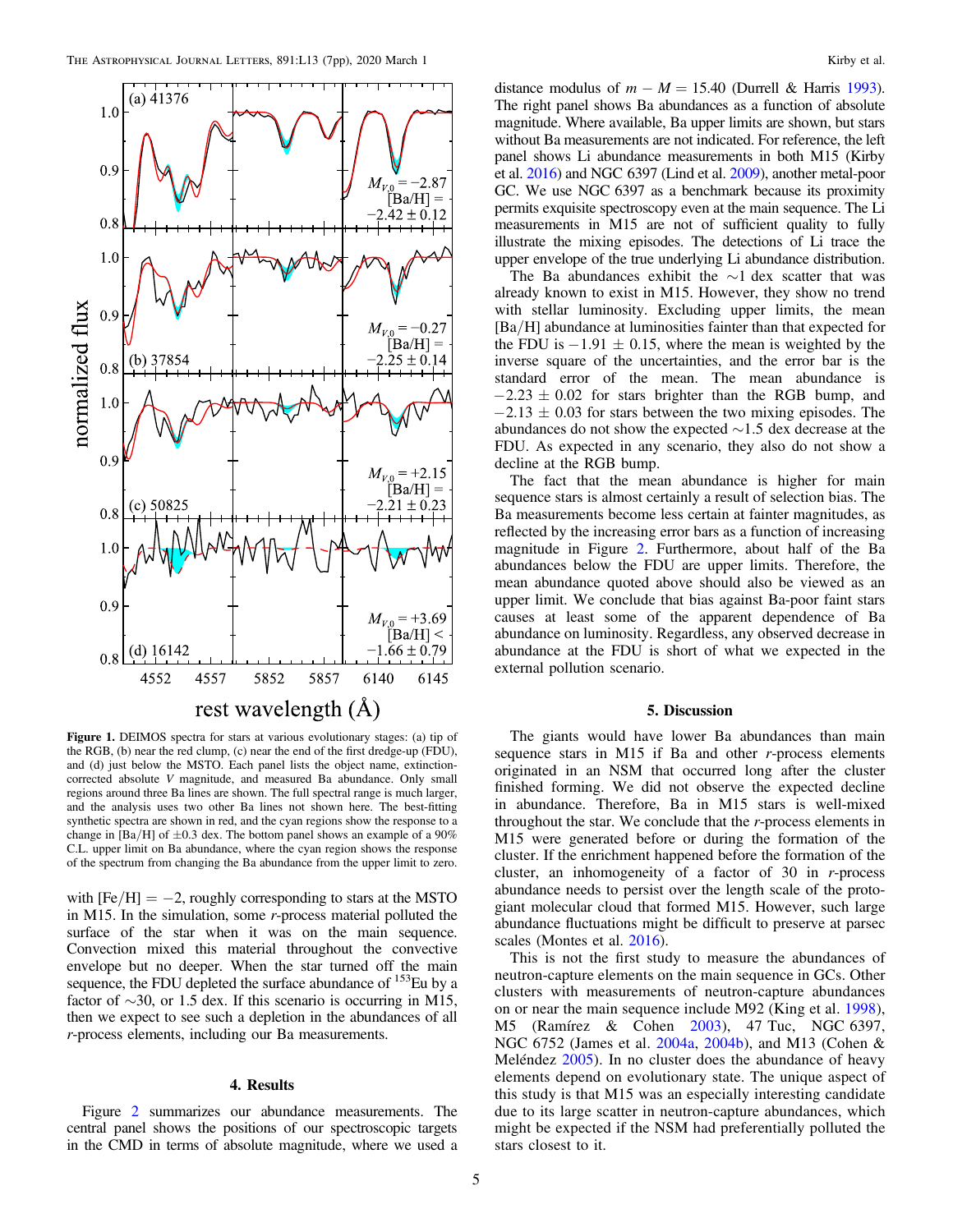<span id="page-5-0"></span>

Figure 2. Left: as stars evolve up the RGB, Li is diluted. Measurements in M15 from DEIMOS (Kirby et al. [2016](#page-6-0)) are shown as large blue points and light blue upper limits. Higher-quality measurements in NGC 6397 (small magenta points and upper limits; Lind et al. [2009](#page-6-0)) are also shown as a clearer demonstration of the dilution. Center: the CMD of M15 (small points, Stetson [1994](#page-6-0)). Stars with Ba abundance measurements from DEIMOS are shown as large blue points. Right: DEIMOS measurements of [Ba/H] for stars at a variety of evolutionary phases in M15 (blue) including some upper limits (large, leftward-pointing blue arrows). The Li abundances in NGC 6397, shifted by an arbitrary constant, are shown in magenta to illustrate the expected dilution if Ba were present only on the stellar surface. The blue points in the center and right panels represent the same stars. Red dotted lines indicate the absolute magnitudes of the FDU and RGB bump.

Our study rules out a source with a delay time greater than the cluster formation time, but it does not necessarily rule out an NSM altogether. As mentioned earlier, dense cluster environments can accelerate the dynamical evolution of compact binaries so that the NSM delay times would be shorter than in the field (Ramirez-Ruiz et al. [2015](#page-6-0)). However, M15 is likely not dense enough to cause dynamically driven NSMs. Still, Zevin et al. ([2019](#page-6-0)) argued that it is possible for a binary neutron star system, formed from the first generation of stars in the GC, to merge within the cluster's star formation timescale (30–50 Myr). This scenario requires many conditions to be true, including Case BB mass transfer (i.e., after the end of He core burning) and the ability for the NSM to enrich the cluster despite any natal kick. Alternatively, Bekki & Tsujimoto ([2017](#page-6-0)) proposed that the formation of M15 might have had a duration of ∼0.1 Gyr, long enough for an NSM to enrich the stars forming in the cluster. In support of this scenario, Beniamini & Piran ([2019](#page-6-0)) found that about 40% observed binary neutron stars in the MW have short  $(<1$  Gyr) merging times. These include two systems discovered decades ago with merging times of 0.3–0.4 Gyr (e.g., Phinney [1991](#page-6-0)) and three others discovered more recently with merging times less than 0.1 Gyr (e.g., Stovall et al. [2018](#page-6-0)).

In summary, we have ruled out one scenario for  $r$ -process enrichment in M15, but the possibilities remain numerous.

We are grateful to Marc Kassis, Carlos Álvarez, and Percy Gómez for their essential roles in providing DEIMOS with the 1200B diffraction grating. We thank Paz Beniamini, E. Sterl Phinney, and Shrinivas Kulkarni for directing us to

the observational studies of merging times for binary neutron stars. We also thank Dan Kasen and Ryan Foley for helpful discussions, and the anonymous referee for a helpful report.

This material is based upon work supported by the National Science Foundation under grant No. AST-1847909. E.N.K. gratefully acknowledges support from a Cottrell Scholar award administered by the Research Corporation for Science Advancement as well as funding from generous donors to the California Institute of Technology. E.R.-R. and P.M. thank the Heising–Simons Foundation, the Danish National Research Foundation (DNRF132), and NSF (AST-1911206 and AST-1852393) for support.

We are grateful to the many people who have worked to make the Keck Telescope and its instruments a reality and to operate and maintain the Keck Observatory. The authors wish to extend special thanks to those of Hawaiian ancestry on whose sacred mountain we are privileged to be guests. Without their generous hospitality, none of the observations presented herein would have been possible.

Facility: Keck:II (DEIMOS).

Software: spec2d (Cooper et al. [2012;](#page-6-0) Newman et al. [2013](#page-6-0)), MOOG (Sneden et al. [2012](#page-6-0)), MESA (Paxton et al. [2011](#page-6-0)).

# ORCID iDs

Evan N. Kirby <sup>th</sup> [https:](https://orcid.org/0000-0001-6196-5162)//orcid.org/[0000-0001-6196-5162](https://orcid.org/0000-0001-6196-5162) Gina Duggan <sup>to</sup> [https:](https://orcid.org/0000-0002-9256-6735)//orcid.org/[0000-0002-9256-6735](https://orcid.org/0000-0002-9256-6735) Enrico Ramirez-Ruiz **[https:](https://orcid.org/0000-0003-2558-3102)//orcid.org/[0000-0003-](https://orcid.org/0000-0003-2558-3102)** [2558-3102](https://orcid.org/0000-0003-2558-3102) Phillip Macias  $\Phi$  [https:](https://orcid.org/0000-0002-9946-4635)//orcid.org/[0000-0002-9946-4635](https://orcid.org/0000-0002-9946-4635)